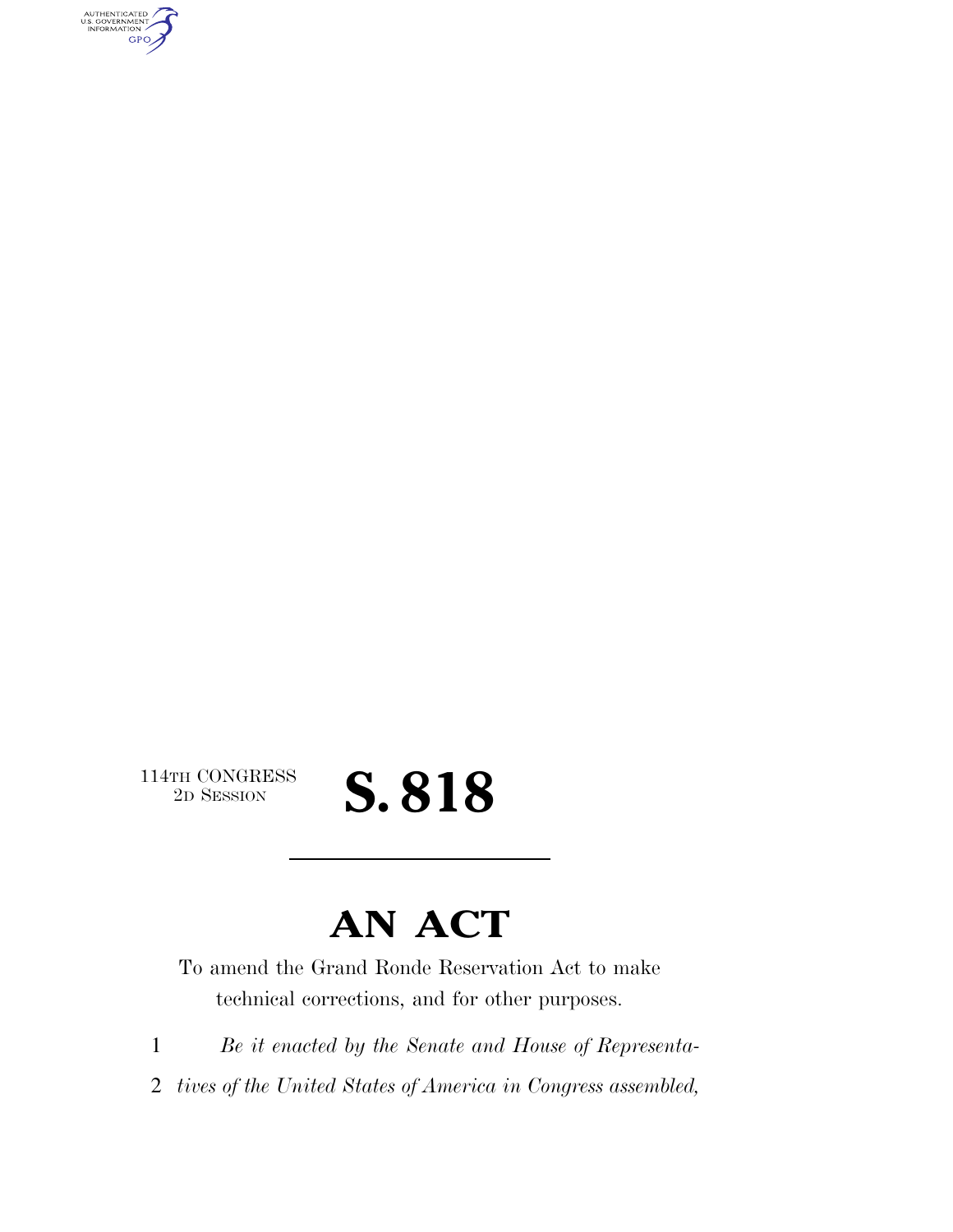| $\mathbf{1}$   | SECTION 1. ADDITIONAL LAND FOR GRAND RONDE RES-         |
|----------------|---------------------------------------------------------|
| $\overline{2}$ | <b>ERVATION.</b>                                        |
| 3              | Section 1 of Public Law 100–425 (commonly known         |
| 4              | as the "Grand Ronde Reservation Act") (25 U.S.C. 713f   |
| 5              | note; 102 Stat. 1594; 104 Stat. 207; 108 Stat. 708; 108 |
| 6              | Stat. 4566; 112 Stat. 1896), is amended—                |
| 7              | $(1)$ in subsection $(a)$ —                             |
| 8              | $(A)$ in the first sentence—                            |
| 9              | (i) by striking "Subject to valid exist-                |
| 10             | ing rights, including (but not limited to)              |
| 11             | all" and inserting the following:                       |
| 12             | "(1) IN GENERAL.—Subject to valid existing              |
| 13             | rights, including all"; and                             |
| 14             | (ii) by inserting "(referred to in this                 |
| 15             | Act as the 'Tribes')" before the period at              |
| 16             | the end;                                                |
| 17             | (B) in the second sentence, by striking                 |
| 18             | "Such land" and inserting the following:                |
| 19             | "(2) TREATMENT.—The land referred to in                 |
| 20             | paragraph $(1)$ "; and                                  |
| 21             | (C) by adding at the end the following:                 |
| 22             | "(3) ADDITIONAL TRUST ACQUISITIONS.—                    |
| 23             | "(A) IN GENERAL.—The Secretary may                      |
| 24             | accept title in and to any additional real prop-        |
| 25             | erty located within the boundaries of the origi-        |
| 26             | nal 1857 reservation of the Tribes (as estab-           |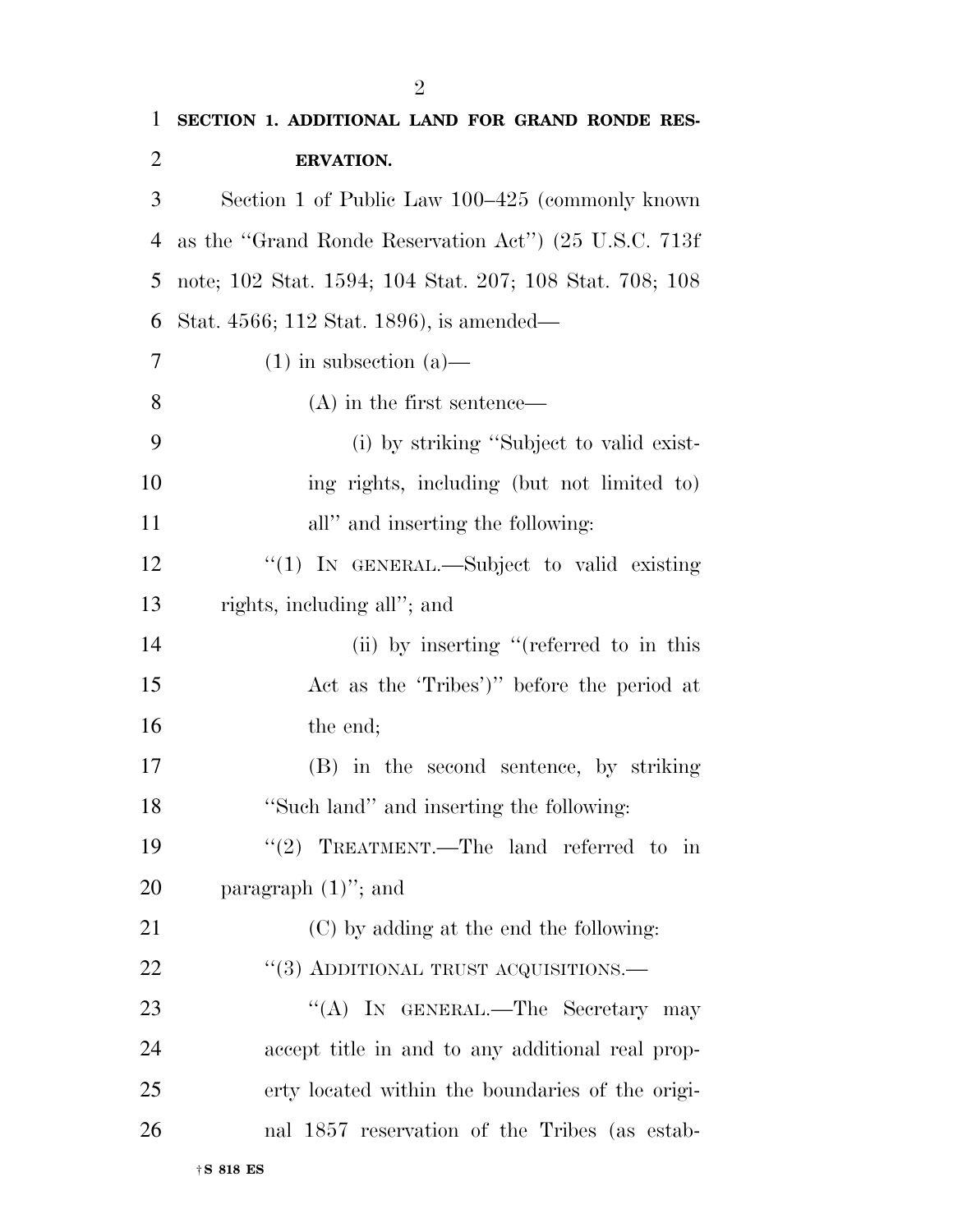| $\mathbf{1}$   | lished by the Executive order dated June 30,     |
|----------------|--------------------------------------------------|
| $\overline{2}$ | 1857, and comprised of land within the political |
| 3              | boundaries of Polk and Yamhill Counties, Or-     |
| $\overline{4}$ | egon), if that real property is conveyed or oth- |
| 5              | erwise transferred to the United States by, or   |
| 6              | on behalf of, the Tribes.                        |
| 7              | "(B) TREATMENT OF TRUST LAND.—                   |
| 8              | "(i) IN GENERAL.—An application to               |
| 9              | take land into trust within the boundaries       |
| 10             | of the original 1857 reservation of the          |
| 11             | Tribes shall be treated by the Secretary as      |
| 12             | an on-reservation trust acquisition.             |
| 13             | $``(ii)$ GAMING.—                                |
| 14             | "(I) IN GENERAL.—Except as                       |
| 15             | provided in subclause (II), real prop-           |
| 16             | erty taken into trust pursuant to this           |
| 17             | paragraph shall not be eligible, or              |
| 18             | used, for any class II gaming or class           |
| 19             | III gaming (as those terms are de-               |
| 20             | fined in section 4 of the Indian Gam-            |
| 21             | ing Regulatory Act (25 U.S.C.                    |
| 22             | $2703)$ ).                                       |
| 23             | "(II) EXCEPTION.—Subclause (I)                   |
| 24             | shall not apply to any real property             |
| 25             | located within 2 miles of the gaming             |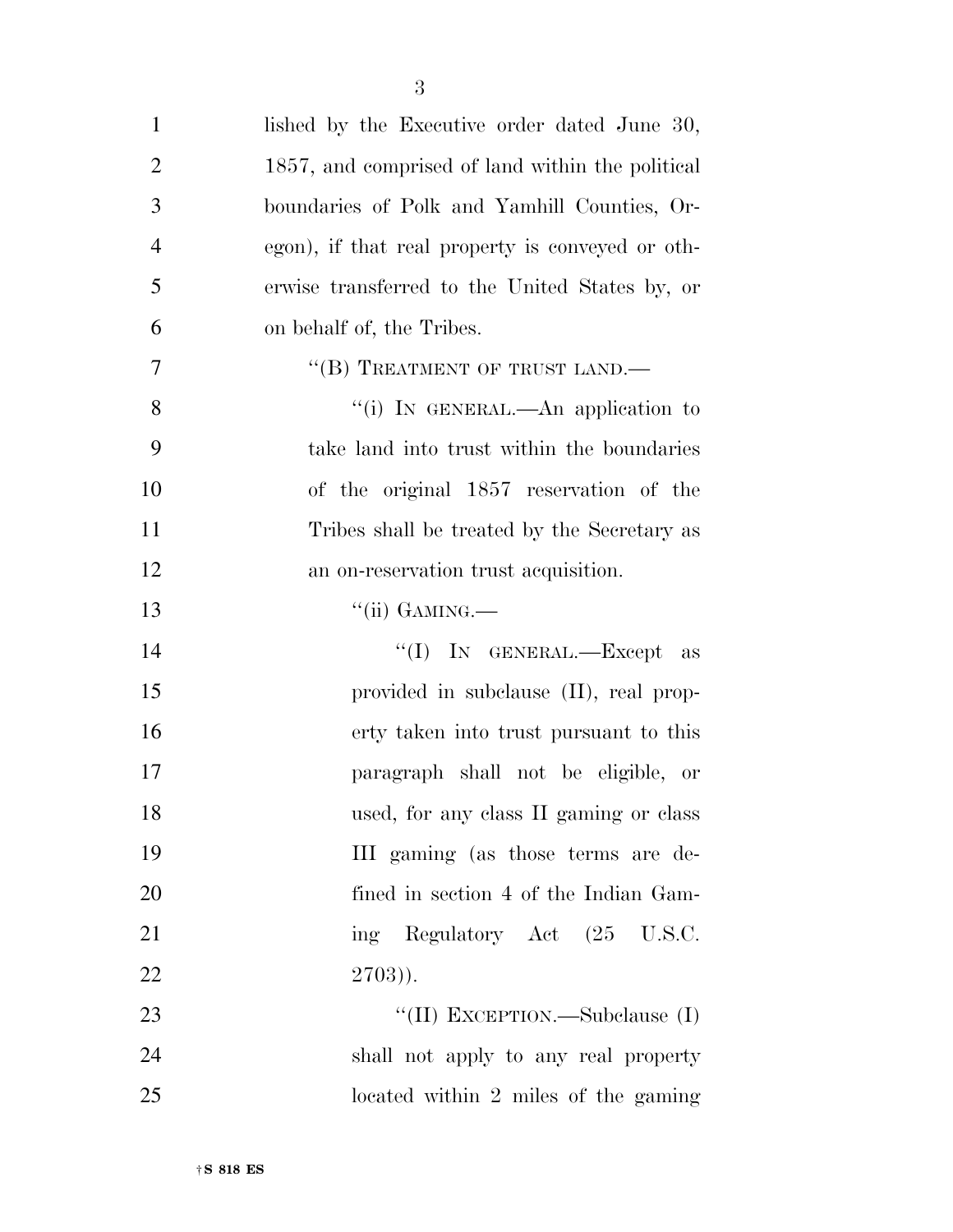| $\mathbf{1}$   | facility in existence on the date of en-            |
|----------------|-----------------------------------------------------|
| $\overline{2}$ | actment of this paragraph located on                |
| 3              | Highway 18 in the Grand<br>State                    |
| $\overline{4}$ | Ronde community, Oregon.                            |
| 5              | "(C) RESERVATION.—All real property                 |
| 6              | taken into trust within the boundaries described    |
| 7              | in subparagraph (A) at any time after Sep-          |
| 8              | tember 9, 1988, shall be considered to be a part    |
| 9              | of the reservation of the Tribes."; and             |
| 10             | $(2)$ in subsection $(e)$ —                         |
| 11             | (A) in the matter preceding the table, by           |
| 12             | striking "in subsection (a) are approximately       |
| 13             | $10,311.60$ " and inserting "in subsection $(a)(1)$ |
| 14             | are the approximately $11,349.92$ "; and            |
| 15             | (B) by striking the table and inserting the         |
| 16             | following:                                          |

4

| "South         | West              | Section           | Subdivision                                                        | Acres  |
|----------------|-------------------|-------------------|--------------------------------------------------------------------|--------|
| $\,4\,$        | 8                 | $36\,$            | $\mathrm{SE\%}$ SEV <sub>4</sub>                                   | 40     |
| $\overline{4}$ | $\scriptstyle{7}$ | $31\,$            | Lots 1,2, NE $\frac{1}{4}$ , E $\frac{1}{2}$ NW $\frac{1}{4}$      | 320.89 |
| $\rm 5$        | $\scriptstyle{7}$ | $\,6$             | All                                                                | 634.02 |
| $\rm 5$        | 7                 | $\scriptstyle{7}$ | All                                                                | 638.99 |
| $\bf 5$        | $\scriptstyle{7}$ | $18\,$            | Lots 1 & 2, NE <sup>1/4</sup> , E <sup>1/2</sup> NW <sup>1/4</sup> | 320.07 |
| $\rm 5$        | $\,$ 8 $\,$       | $\,1\,$           | $SE\frac{1}{4}$                                                    | 160    |
| $\rm 5$        | $\,$ 8 $\,$       | $\sqrt{3}$        | $\mathop{\rm All}\nolimits$                                        | 635.60 |
| $\rm 5$        | 8                 | $\sqrt{7}$        | $\mathop{\rm All}\nolimits$                                        | 661.75 |
| $\rm 5$        | $\,$ 8 $\,$       | 8                 | All                                                                | 640    |
| $\bf 5$        | 8                 | $\boldsymbol{9}$  | $\mathop{\rm All}\nolimits$                                        | 640    |
| $\rm 5$        | $\,$ 8 $\,$       | $10\,$            | All                                                                | 640    |
| $\rm 5$        | 8                 | 11                | All                                                                | 640    |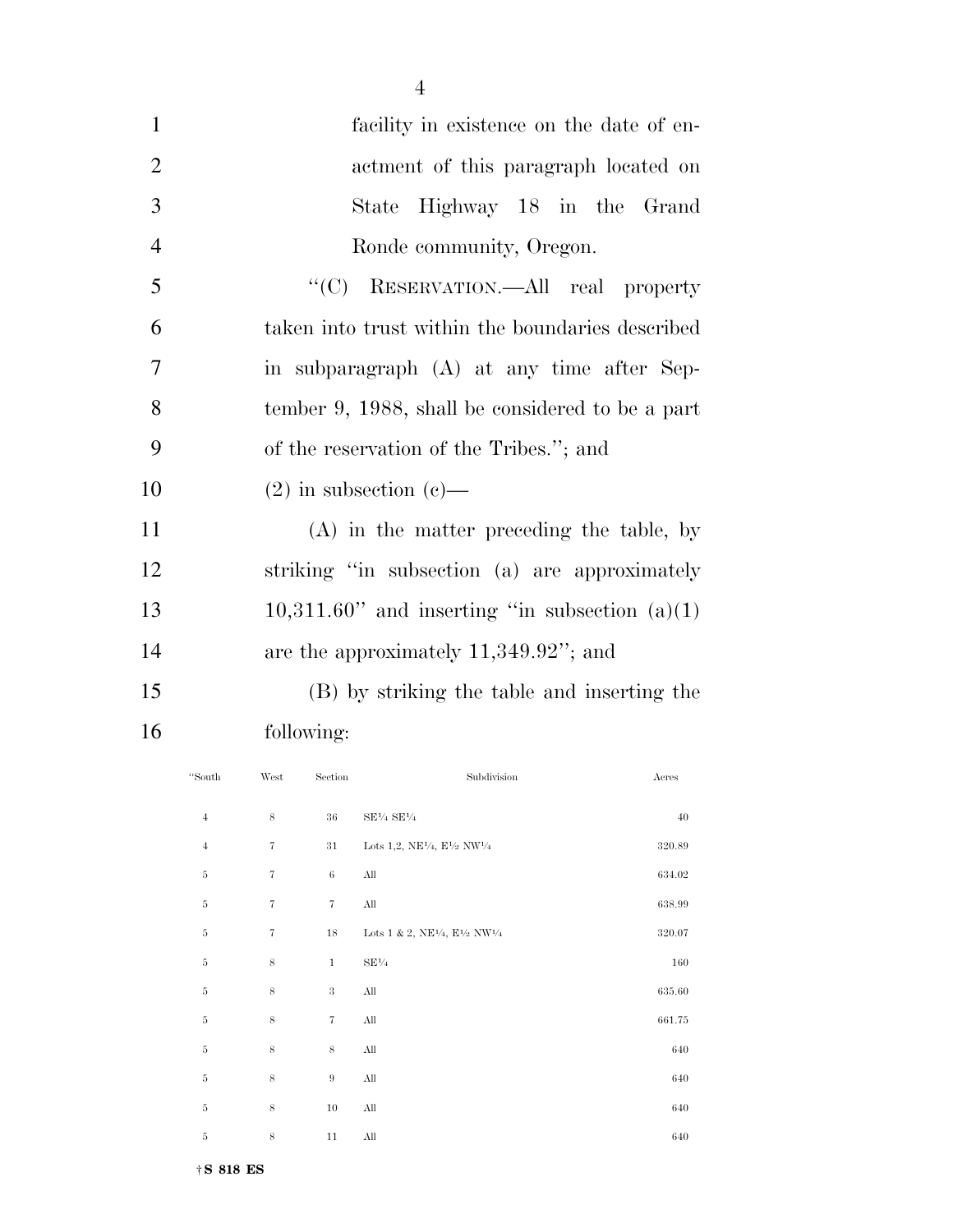| "South         | West | Section      | Subdivision                                                                                                                                                                | Acres  |
|----------------|------|--------------|----------------------------------------------------------------------------------------------------------------------------------------------------------------------------|--------|
| 5              | 8    | 12           | All                                                                                                                                                                        | 640    |
| 5              | 8    | 13           | All                                                                                                                                                                        | 640    |
| 5              | 8    | 14           | All                                                                                                                                                                        | 640    |
| 5              | 8    | 15           | All                                                                                                                                                                        | 640    |
| 5              | 8    | 16           | All                                                                                                                                                                        | 640    |
| 5              | 8    | 17           | All                                                                                                                                                                        | 640    |
| 6              | 8    | $\mathbf{1}$ | SW1/4 SW1/4, W1/2 SE1/4 SW1/4                                                                                                                                              | 53.78  |
| 6              | 8    | $\mathbf{1}$ | $S\frac{1}{2}E\frac{1}{2}SE\frac{1}{4}SW\frac{1}{4}$                                                                                                                       | 10.03  |
| 6              | 7    | 7, 8, 17,    | Former tax lot 800, located within the $SE^{1/4}$ $SE^{1/4}$ of                                                                                                            | 5.55   |
|                |      | 18           | sec. 7; SW1/4 SW1/4 of sec. 8; NW1/4 NW1/4 of sec. 17;                                                                                                                     |        |
|                |      |              | and NE $\frac{1}{4}$ NE $\frac{1}{4}$ of sec. 18                                                                                                                           |        |
| $\overline{4}$ | 7    | 30           | Lots 3,4, SW1/4 NE1/4, SE1/4 NW1/4, E1/2 SW1/4                                                                                                                             | 241.06 |
| 6              | 8    | $\mathbf{1}$ | $N\frac{1}{2}$ SW $\frac{1}{4}$                                                                                                                                            | 29.59  |
| 6              | 8    | 12           | W <sup>1</sup> /2 SW <sup>1</sup> /4 NE <sup>1</sup> /4, SE <sup>1</sup> /4 SW <sup>1</sup> /4 NE <sup>1</sup> /4 NW <sup>1</sup> /4, N <sup>1</sup> /2 SE <sup>1</sup> /4 | 21.70  |
|                |      |              | NW <sup>1</sup> /4, N <sup>1</sup> /2 SW <sup>1</sup> /4 SW <sup>1</sup> /4 SE <sup>1</sup> /4                                                                             |        |
| 6              | 8    | 13           | $W^{1/2} E^{1/2} N W^{1/4} N W^{1/4}$                                                                                                                                      | 5.31   |
| 6              | 7    | 7            | $E\frac{1}{2}E\frac{1}{2}$                                                                                                                                                 | 57.60  |
| 6              | 7    | 8            | SW1/4 SW1/4 NW1/4, W1/2 SW1/4                                                                                                                                              | 22.46  |
| 6              | 7    | 17           | NW <sup>1</sup> /4 NW <sup>1</sup> /4, N <sup>1</sup> /2 SW <sup>1</sup> /4 NW <sup>1</sup> /4                                                                             | 10.84  |
| 6              | 7    | 18           | $E\frac{1}{2}$ NE $\frac{1}{4}$                                                                                                                                            | 43.42  |
| 6              | 8    | $\mathbf{1}$ | $W1/2$ SE <sup>1</sup> / <sub>4</sub> SE <sup>1</sup> / <sub>4</sub>                                                                                                       | 20.6   |
| 6              | 8    | $\mathbf{1}$ | N <sup>1</sup> / <sub>2</sub> SW <sup>1</sup> / <sub>4</sub> SE <sup>1</sup> / <sub>4</sub>                                                                                | 19.99  |
| 6              | 8    | $\mathbf{1}$ | SE½ NE½                                                                                                                                                                    | 9.99   |
| 6              | 8    | 1            | NE½ SW½                                                                                                                                                                    | 10.46  |
| 6              | 8    | $\mathbf{1}$ | NE½ SW½, NW½ SW½                                                                                                                                                           | 12.99  |
| 6              | 7    | 6            | SW1/4 NW1/4                                                                                                                                                                | 37.39  |
| 6              | 7    | 5            | SE½ SW½                                                                                                                                                                    | 24.87  |
| 6              | 7    | 5, 8         | SW <sup>1</sup> /4 SE <sup>1</sup> /4 of sec. 5; and NE <sup>1</sup> /4 NE <sup>1</sup> /4, NW <sup>1</sup> /4 NE <sup>1</sup> /4,                                         | 109.9  |
|                |      |              | $NE1/4$ NW <sup>1/4</sup> of sec. 8                                                                                                                                        |        |
| 6              | 8    | $\mathbf{1}$ | NW1/4 SE1/4                                                                                                                                                                | 31.32  |
| 6              | 8    | $\mathbf{1}$ | NE1/4 SW1/4                                                                                                                                                                | 8.89   |
| 6              | 8    | $\mathbf{1}$ | SW1/4 NE1/4, NW1/4 NE1/4                                                                                                                                                   | 78.4   |
| 6              | 7    | 8, 17        | $SW1/4 SW1/4$ of sec. 8; and NE <sup>1</sup> / <sub>4</sub> NW <sup>1</sup> / <sub>4</sub> , NW <sup>1</sup> / <sub>4</sub> NW <sup>1</sup> / <sub>4</sub>                 | 14.33  |
|                |      |              | of sec. $17$                                                                                                                                                               |        |
| 6              | 7    | 17           | NW1/4 NW1/4                                                                                                                                                                | 6.68   |
| 6              | 8    | 12           | $SW1/4 NE1/4$                                                                                                                                                              | 8.19   |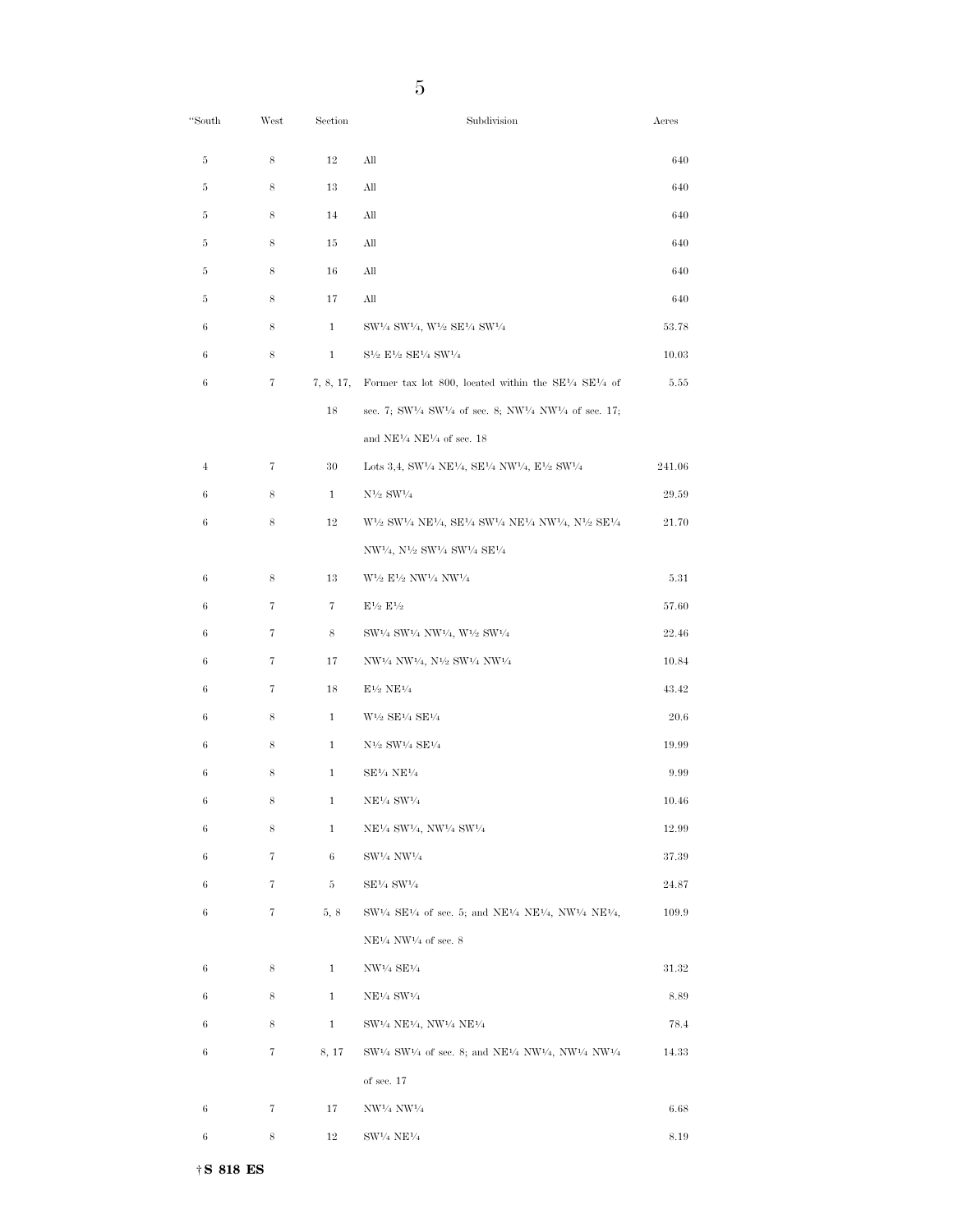| "South         | $\operatorname{West}$ | Section      | Subdivision                                                                                                                                       | Acres        |
|----------------|-----------------------|--------------|---------------------------------------------------------------------------------------------------------------------------------------------------|--------------|
| 6              | 8                     | $\mathbf{1}$ | SE½ SW½                                                                                                                                           | 2.0          |
| $\,6$          | 8                     | $\mathbf{1}$ | SW1/4 SW1/4                                                                                                                                       | 5.05         |
| 6              | 8                     | 12           | SE1/4, SW1/4                                                                                                                                      | 54.64        |
| 6              | 7                     | 17, 18       | $SW1/4$ , NW <sup>1</sup> / <sub>4</sub> of sec. 17; and SE <sup>1</sup> / <sub>4</sub> , NE <sup>1</sup> / <sub>4</sub> of sec. 18               | 136.83       |
| 6              | 8                     | $\mathbf{1}$ | SW1/4 SE1/4                                                                                                                                       | 20.08        |
| $\,6$          | 7                     | $\rm 5$      | NE <sup>1</sup> /4 SE <sup>1</sup> /4, SE <sup>1</sup> /4 SE <sup>1</sup> /4, E <sup>1</sup> /2 SE <sup>1</sup> /4 SW <sup>1</sup> /4             | 97.38        |
| $\overline{4}$ | 7                     | 31           | $\mathrm{SE}^{1\!}/_4$                                                                                                                            | 159.60       |
| 6              | 7                     | 17           | NW1/4 NW1/4                                                                                                                                       | 3.14         |
| 6              | 8                     | 12           | $NW\frac{1}{4} SE\frac{1}{4}$                                                                                                                     | 1.10         |
| 6              | 7                     | 8            | $SW1/4 SW1/4$                                                                                                                                     | $\rm 0.92$   |
| 6              | 8                     | 12           | NE <sup>1/4</sup> NW <sup>1/4</sup>                                                                                                               | 1.99         |
| 6              | 7, 8                  | 7, 12        | NW <sup>1</sup> /4 NW <sup>1</sup> /4 of sec. 7; and S <sup>1</sup> /2 NE <sup>1</sup> /4 E <sup>1</sup> /2 NE <sup>1</sup> /4 NE <sup>1</sup> /4 | 86.48        |
|                |                       |              | of sec. $12\,$                                                                                                                                    |              |
| 6              | 8                     | 12           | NE <sup>1/4</sup> NW <sup>1/4</sup>                                                                                                               | 1.56         |
| 6              | 7,8                   | 6,1          | $W^{1/2}$ SW <sup>1</sup> /4 SW <sup>1</sup> /4 of sec. 6; and E <sup>1</sup> /2 SE <sup>1</sup> /4 SE <sup>1</sup> /4 of sec.                    | 35.82        |
|                |                       |              | $\mathbf{1}$                                                                                                                                      |              |
| 6              | 7                     | 5            | $E^{1/2}$ NW <sup>1/4</sup> SE <sup>1/4</sup>                                                                                                     | 19.88        |
| 6              | 8                     | 12           | $NW1/4 NE1/4$                                                                                                                                     | 0.29         |
| 6              | 8                     | $\mathbf{1}$ | SE1/4 SW1/4                                                                                                                                       | $2.5\,$      |
| $\,6$          | 7                     | 8            | NE <sup>1/4</sup> NW <sup>1/4</sup>                                                                                                               | 7.16         |
| 6              | 8                     | $\mathbf{1}$ | $\mathrm{SE^{1\!}/4}$ $\mathrm{SW^{1\!}/4}$                                                                                                       | 5.5          |
| 6              | 8                     | $\mathbf{1}$ | SE1/4 NW1/4                                                                                                                                       | 1.34         |
|                |                       |              | Total                                                                                                                                             | 11,349.92.". |

Passed the Senate July 14, 2016.

Attest:

*Secretary.*